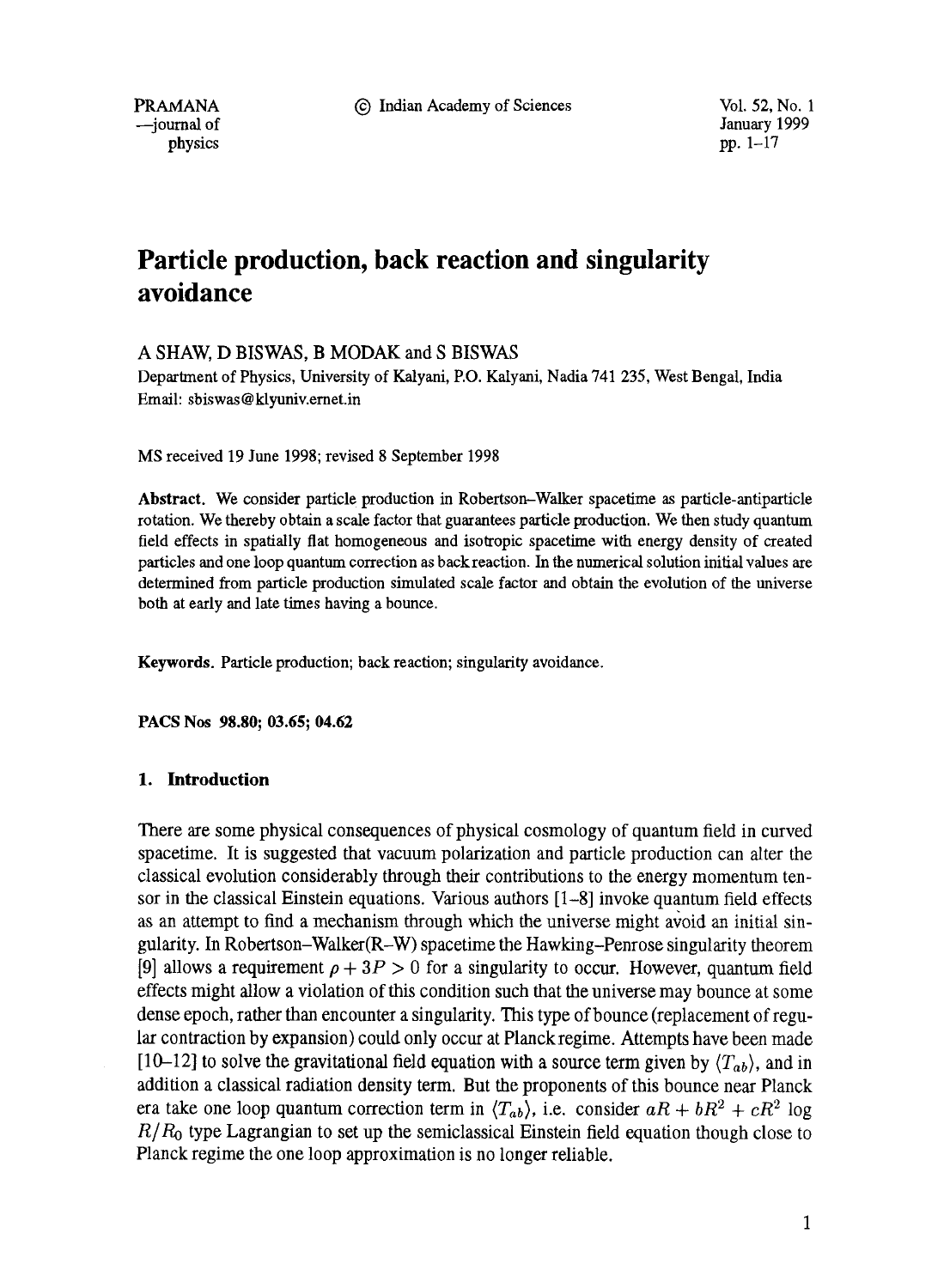It is therefore guessed that within the region of validity of the semiclassical equation with a  $\langle T_{ab} \rangle$  generated from an action just mentioned above, one may look for a bounce from a different mechanism. The quantum matter field in curved space generate a curvature dependent action *W(gab)* 

$$
W(g_{ab}) = \int d^4x (-g)^{1/2} (a + bR + cR^2 + ...) ,
$$
 (1)

where R is the curvature scalar and the constants  $a, b, c, \ldots$  contain mass dependent term. At early times (near Planck time)  $R<sup>2</sup>$  and higher order terms are dominating. But at a much larger time i.e. away from Planck time the quantum gravitational effects fade away, implying  $bR > cR^2$ . Knowing [13] a, b and c this condition implies  $m^2 > R \sim t^{-2}$ , where t is the particle Compton time. When this transition occurs near about the Compton time there is a rapid change of scale factor, it attains a small value; 'bounces' and expands again. This causes a large particle production and there is a sort of resonance in the energy density of created particles. The works in this direction start with a scale factor where the bounce is inbuilt [14,15] and look for particle production. The energy density of created particles indeed show the resonance, as expected, near the Compton time.

In the present work we study the mechanism of second type of bounce and investigate whether the mechanism works in the framework of Einstein field equation when the quantum effects of particle production are taken into account. For the purpose we consider a Robertson-Walker (R-W) spacetime and calculate the stress tensor of massless conformal fields in one loop quantum correction. To effect the bounce, the conformal invariance must be somehow broken to ensure particle production.

In curved spacetime vacuum is a delicate object, the exact characteristics of which are yet to be resolved, not only that the particle production is very much dependent on the choice of vacuum (both lin} and lout) vacuum). In semiclassical approximation to quantum gravity, one loop quantum corrections due to massless conformal fields along with a classical radiation density term allows only vanishing particle production. However, the trace anomaly, that breaks the conformal invariance in general leads to vacuum polarization and indicates no allowance of particle production into the theory. The vacuum and the effect of particle production are related through  $\langle \text{out} | \text{in} \rangle \propto \exp \left(Im W \right)$  where W is a measure of vacuum instability and is related to particle production amplitude. In curved spacetime the metric  $g_{ab}$  and the Ricci scalar R are real and a action with a imaginary  $W$  is hard to simulate. The convenient approach is to calculate the energy density of the created particles and include it in the rhs of the Einstein equation. As the scale factor is not known a priori and hence also the vacuum, we adopt Parker's definition of particle and antiparticle states and guarantee particle production through particle-antiparticle rotation [16]. We discuss this mechanism with a toy example in  $\S2$ , using the method adopted in our earlier works [17, 18, 19]. Our discussion remains valid both in conformally flat and non-flat spacetime. In  $\S$ 3 we consider a realistic R-W spacetime and follow a equivalent description [17, 18] of antiparticle to particle rotation as reflection in complex time. The approach allows us to evaluate the scale factor and also the energy density of created particles. The scale factor thus evaluated and also the energy density of the created particles are then used as boundary conditions to solve the back reaction problem along with one loop quantum corrections for scalar fields (assuming  $R > m<sup>2</sup>$ ). This is discussed in §4. To circumvent the gap in the analytic analysis, we take up numerical integration of back reaction equation in  $\S5$ . In  $\S6$  we end up with a concluding discussion on the basis of the results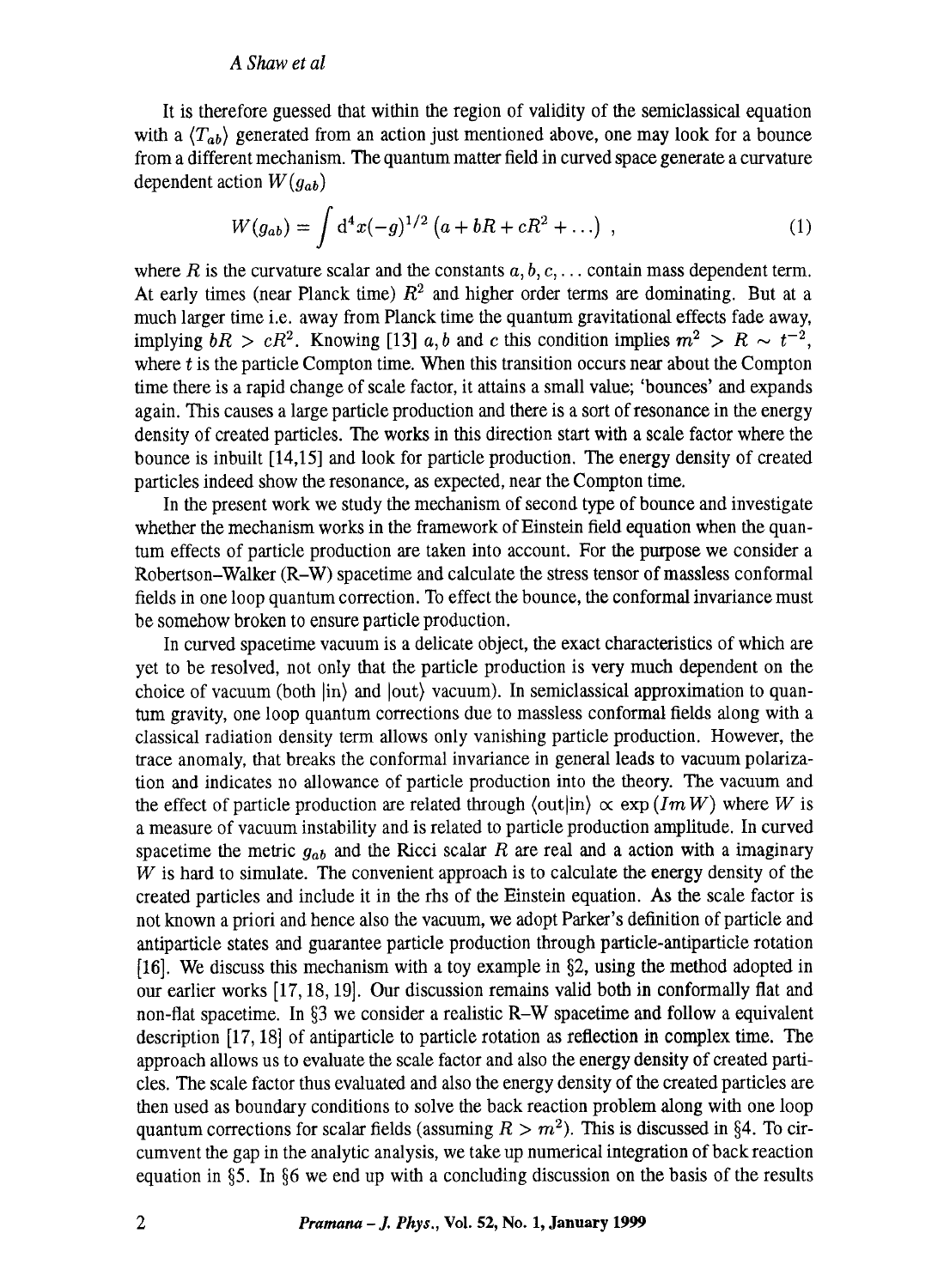obtained in this work. Recently the study of catastrophic particle production under periodic perturbation has gained importance [23,24] through the parametric resonance formalism. In cosmological application of reheating after inflation [25] it is supposed that there will be no explosive creation of fermions due to Pauli exclusion principle. However, our method of particle production clearly indicates a large particle production due to denominator in eq. (36). Our method can also be generalized to study parametric resonance converting one dimensional temporal eq. (32) to Mathieu type equation. The result obtained in this paper clearly indicates the importance of particle production to understand the reheating phase as well as the radiation dominated era after the bounce. Though there has been an extensive study in this direction [11,12,26,27], it is now realized that weakly interacting spinless fields predicted in modern unified theories might change the standard scenario of nucteo-synthesis or baryo-genesis through their huge production and decay at least at some epoch of the early universe.

# **2. Bounce mechanism - a toy example**

To study particle production-induced bounce one must know a priori the scale factor and the vacuum involved in calculating the production amplitude. But in curved spacetime the vacuum is a delicate object which decides the definition of particle-antiparticle states as well as the mode of particle production. To circumvent this difficulty we start with a motion of a spin *1/2* Dirac particle in a R-W spacetime

$$
ds^{2} = C^{2}{}_{1}(\eta) \left[ d\eta^{2} - dr^{2} - f(r) \left( d\theta^{2} + \sin^{2}\theta d\varphi^{2} \right) \right], \tag{2}
$$

with Dirac equation

$$
\left[i\gamma^{\mu}(x)\frac{\partial}{\partial x^{\mu}} - i\gamma^{\mu}(x)\Gamma_{\mu}(x)\right]\Psi(x) = m\Psi(x). \tag{3}
$$

Here  $\gamma^{\mu}(x)$  are curvature dependent Dirac matrices,  $\Gamma_{\mu}$  the spin connection and m the mass of the particle. To study particle production the temporal equations corresponding to eq. (3) are only important. It is found that [17,18] with the substitution

$$
\Psi_{\lambda jlm} = C^{-3/2} B_{\lambda}(\eta) M_{\lambda jl}(r) S(\theta, \varphi) Z_{jlm}, \qquad (4)
$$

where  $0 < \lambda < \alpha, j = 1/2, 3/2, \ldots, l = j + 1/2$  and

$$
B_{\lambda}(\eta) = \begin{pmatrix} f_{\lambda+}(\eta) \mathbf{I} & 0 \\ 0 & f_{\lambda-}(\eta) \mathbf{I} \end{pmatrix},\tag{5}
$$

 $\Psi_{\lambda jlm}$  is a solution of Dirac equation if  $f_{\lambda\pm}$  satisfies the equation

$$
\frac{\partial f_{\lambda+}}{\partial \eta} + i\lambda f_{\lambda-} + imC_1(\eta) f_{\lambda+} = 0,
$$
  

$$
\frac{\partial f_{\lambda-}}{\partial \eta} + i\lambda f_{\lambda+} - imC_1(\eta) f_{\lambda-} = 0.
$$
 (6)

It should be pointed out that eq. (6) remains valid both in conformally flat and non-flat spacetime. Introducing

$$
X = \begin{pmatrix} f_{\lambda+} \\ f_{\lambda-} \end{pmatrix},\tag{7}
$$

*Pramana – J. Phys.*, Vol. 52, No. 1, January 1999 3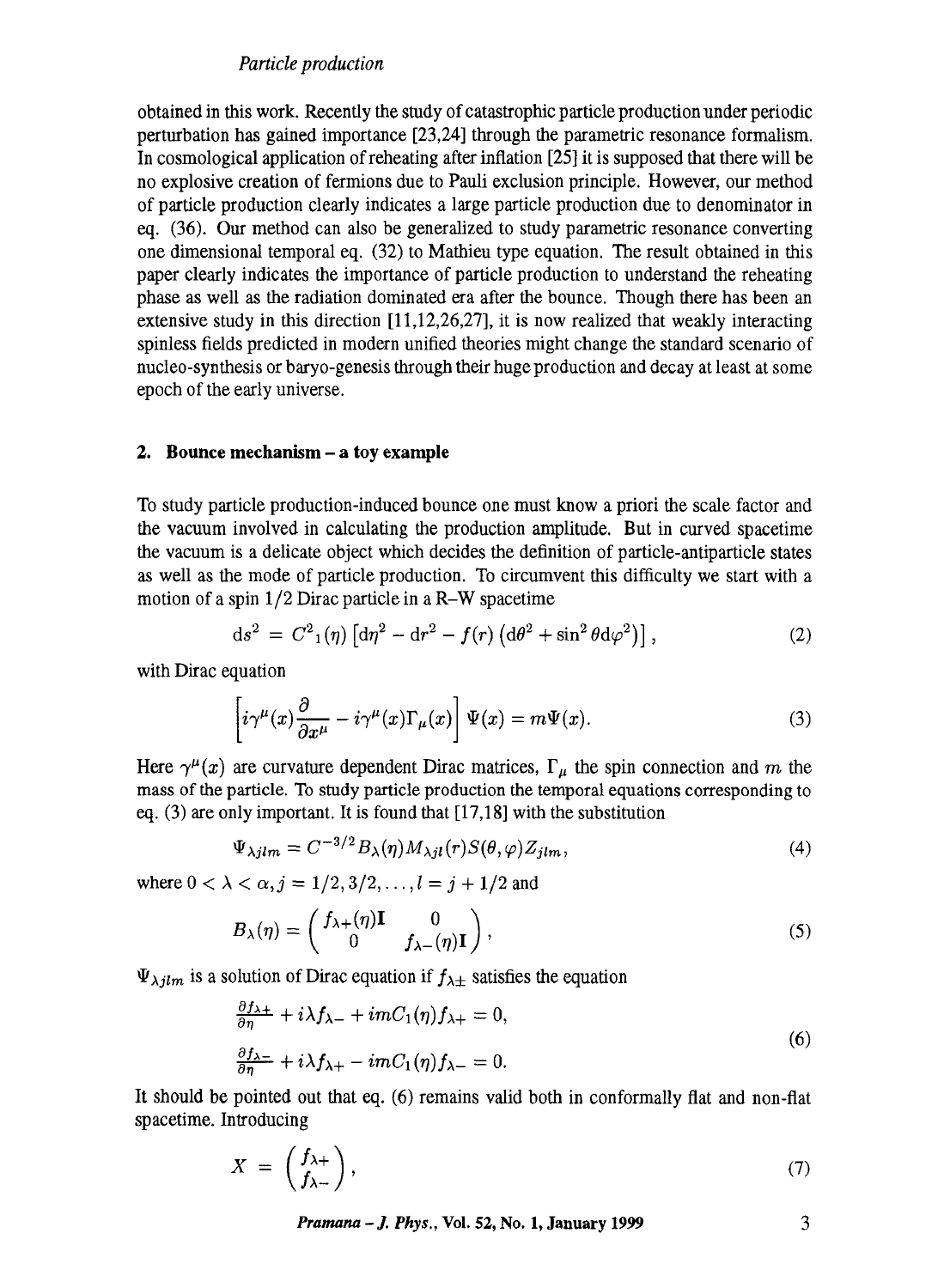we write the temporal part of the Dirac equation in R-W spacetime eq.  $(2)$  in a two dimensional form

$$
i \partial_{\eta} X = H X, \tag{8}
$$

with

$$
H = \sigma_3 m C_1(\eta) + \sigma_1 \lambda, \qquad (9)
$$

where  $\sigma_i$  are the Pauli 2 x 2 spin matrices. To define the free orthonormal we assume

$$
\lim_{|\eta| \to \infty} C_1(\eta) = C_{\text{in}} = C_{\text{out}} < \infty, \tag{10}
$$

and write in the form

$$
[i\partial_{\eta} - \sigma_3 m C_1(\eta) - \sigma_1 \lambda] X_j(\eta) = 0. \qquad (11)
$$

As eq. (11) involves only two anticommuting spinors, the free orthonormals are defined as

$$
X_{10} = \left(\frac{\cos\frac{1}{2}\theta}{\sin\frac{1}{2}\theta}\right)e^{-i\omega\eta},\tag{12}
$$

$$
X_{20} = \left(\frac{\sin\frac{1}{2}\theta}{\cos\frac{1}{2}\theta}\right)e^{i\omega\eta},\tag{13}
$$

where

$$
\cos \theta = \frac{mC_{\rm in}}{\omega}, \quad \sin \theta = \frac{\lambda}{\omega}, \quad 0 < \theta < \frac{\pi}{2}.\tag{14}
$$

The motion of spin  $\frac{1}{2}$  particle given by eq. (11) is analogous to the motion of an electron in e.m. field  $A^{\mu} = (0, 0, 0, A)$  in which m is replaced by  $p_3$  and  $C_1(\eta)$  by  $p_3 + eA$ . The particle production in electromagnetic case is very well known and as in [16], we consider the pair production as reflection process, not in space but in conformal time. According to this, the solution of Dirac equation which approaches a multiple of  $X_{20}$  as  $\eta \to -\infty$ contains information on R, the pair production amplitude, as  $\eta \rightarrow +\infty$ . To understand the particle production using this technique we consider an idealized example of R-W spacetime

$$
C_1(\eta) = \begin{cases} C_1, & 0 \le \eta \le \eta_A \\ C_i, & \text{otherwise.} \end{cases}
$$
 (15)

In order to see particle production for the scale factor given in eq. (15) we require the evolution of the function  $X_2(\eta)$ , subject to the boundary condition

$$
X_2(\eta) = (1 + iT)X_{20}(\eta), \quad \eta < 0. \tag{16}
$$

The pair production amplitude  $R_p$  is identified from the behaviour of  $X_2(\eta)$  for  $\eta > \eta_A$ and can be obtained from eq. (16) through a unitary transformation (i.e. rotation) on eq. (16):

$$
X_2(\eta) = (1 + iT)e^{-iH_0\eta}e^{-iH_A\eta_A}X_{20}(0),\tag{17}
$$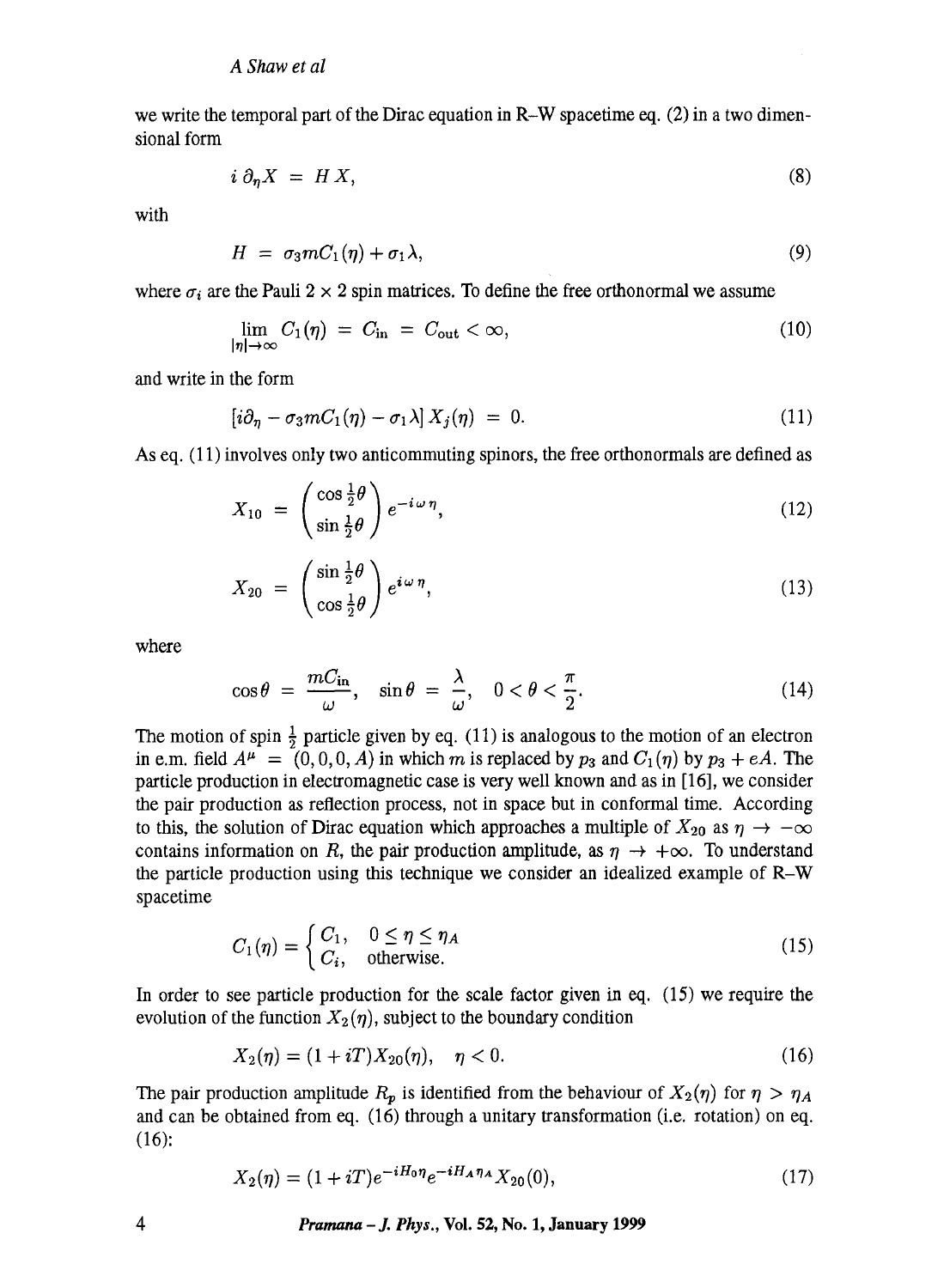$$
X_2(\eta) = X_{20}(\eta) + iR_p X_{10}(\eta), \quad \eta > \eta_A, \tag{18}
$$

where

$$
H_0 = \sigma_1 \lambda + \sigma_3 m C_i, \tag{19}
$$

$$
H_A = \sigma_1 \lambda + \sigma_3 m C_1. \tag{20}
$$

Invoking charge conservation

$$
\int d^3x \psi_2^{\dagger} \psi_2|_{\eta=-\infty} = \int d^3x \psi_2^{\dagger} \psi_2|_{\eta=+\infty},\tag{21}
$$

we get

$$
1 + |R_p|^2 = |1 + iT|^2. \tag{22}
$$

Using eq.  $(21)$  and eq.  $(22)$  it is found that the evolution of eq.  $(17)$  to eq.  $(18)$  occurs if  $\exp(-iH_A\eta_A)$  is a rotation of odd multiple of  $\pi$  about an axis defined in eq. (20) and is orthogonal to the axis defined in eq. (19). Such a rotation takes  $X_{20}$  into  $X_{10}$  and leads to the conditions

$$
\omega_A \eta_A = \left( N + \frac{1}{2} \right) \pi, \qquad N = 0, 1, 2, 3 \dots,
$$
 (23)

$$
m^2C_1C_i + \lambda^2 = 0,\t\t(24)
$$

$$
\omega_A{}^2 = m^2 C_1{}^2 + \lambda^2. \tag{25}
$$

In a realistic spacetime both  $C_1$  and  $C_i$  are positive. Writing

$$
mC_1 = mC_i + A,\t\t(26)
$$

the reality of  $m_i$  requires

$$
|A| \ge 2\lambda \tag{27}
$$

and

$$
mC_i = -\omega^2. \tag{28}
$$

If  $C_1 > C_i$ , A remains positive and eq. (28) implies  $\omega$  imaginary. Hence we must have  $C_1 < C_i$  always. This is a clue to the bounce. Reality of  $\lambda^2$  requires

$$
1 - \left[1 - \frac{4\lambda^2}{A}\right]^{\frac{1}{2}} < 2\left[\frac{\left(N + \frac{1}{2}\right)\pi}{A\eta_A}\right]^2 < 1 + \left[1 - \frac{4\lambda^2}{A^2}\right]^{\frac{1}{2}}.
$$
 (29)

Near threshold  $A \simeq 2\lambda$  hence for  $N = 0$  resonance

$$
\lambda \eta_A \simeq 2^{\frac{1}{2}} \left( N + \frac{1}{2} \right) \simeq 1. \tag{30}
$$

Equation (30) indicates the expected occurrences of bounce near Compton time for  $\lambda \simeq m$ . In realistic spacetime conditions eq. (24) and eq. (25) are violated and the physical region

*Pramana – J. Phys.*, *Vol.* 52, *No.* 1, January 1999 5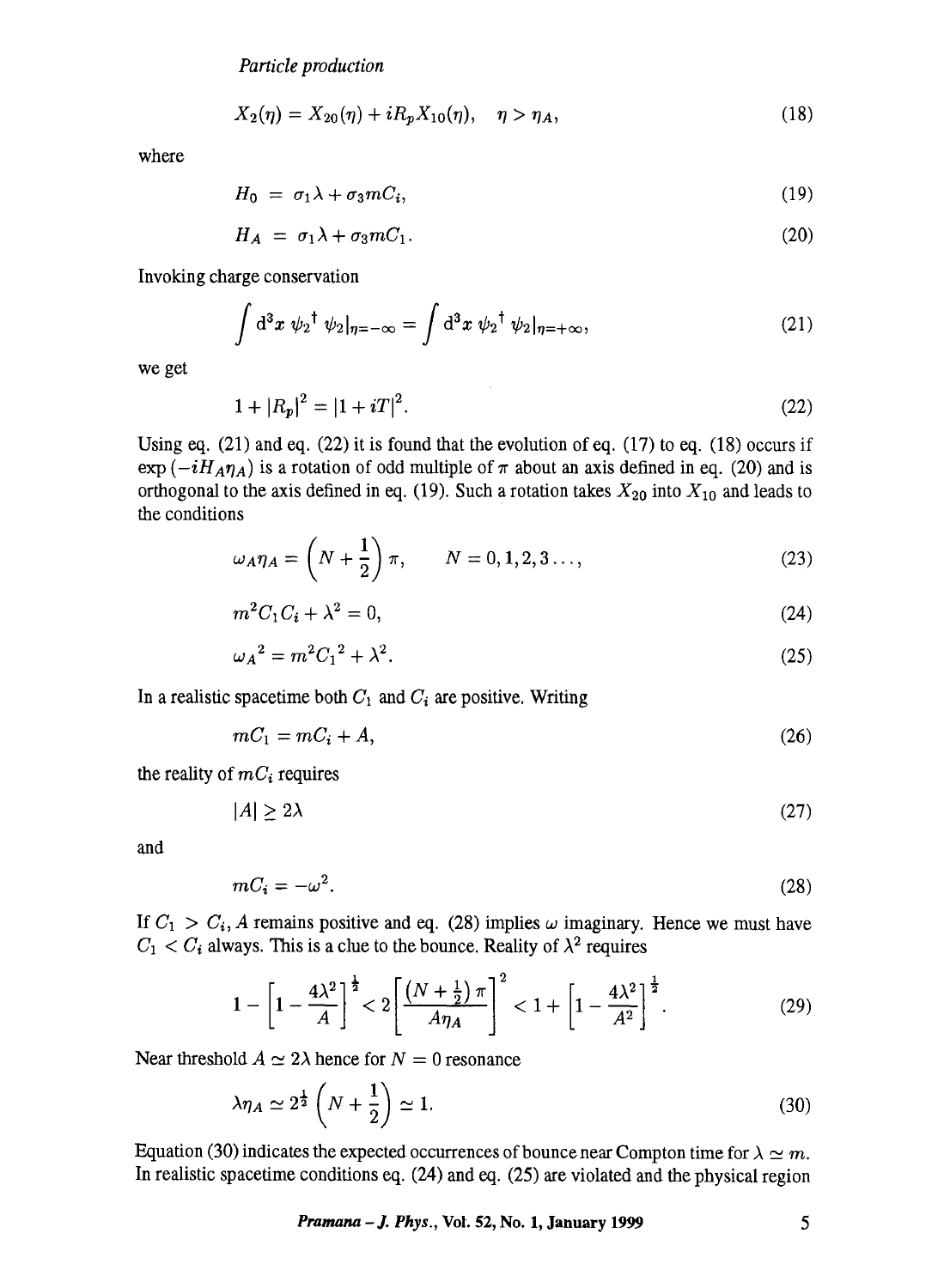poles (occuring in  $R_p$  and T and affecting the rotation  $X_{20} \rightarrow X_{10}$ ) become a resonance. This fact signifies an instability of vacuum resulting in dominant particle production. We proceed with this aspect in the next section for a realistic spacetime with a smooth scale factor.

## **3. Antiparticle to particle rotation for smooth scale factor**

In order to define the vacuum we assume

$$
\lim_{|\eta| \to +\infty} C_1(\eta) < \infty \tag{31}
$$

and at some given time  $\eta_0$ , it is possible to define Minkowski-like vacuum as in eq. (12) and eq. (13). The second order form of Dirac equation is

$$
[\partial_{\eta}^{2} + \lambda^{2} + m^{2} C_{1}^{2}(\eta) - i m C_{1}(\eta)]f_{1} = 0.
$$
 (32)

Here  $\dot{C}_1(\eta) = \partial_n C_1(\eta)$  and the solution  $f_2$  is obtained from  $f_1$  as  $f_2(m, \eta) = f_1(-m, \eta)$ . Equations (16) and (18) are now translated in the following way. We find the turning points of eq. (32). The turning points are identified as points where the particle turns back, not in space but in time, which according to Feynmann--Stuckleberg prescription must be identified as an event of pair production. Using the method of CWKB [19, 20] we find that eq.  $(23)$  and eq.  $(24)$  are now replaced by

$$
S(\eta_1, \eta_2) \equiv \int_{\eta_1}^{\eta_2} W(\eta) \, \mathrm{d}\eta = \left(N + \frac{1}{2}\right),\tag{33}
$$

$$
W(\eta) \equiv \left[\lambda^2 + m^2 C^2(1(\eta) - i m C_1(\eta)\right] = 0.
$$
 (34)

Equation (34) determines the turning points  $\eta_1$  and  $\eta_2$ , that in general are complex. The pair production amplitudes are now given by

$$
X(\eta) \underset{\eta \to \infty}{\longrightarrow} \exp[iS(\eta, \infty)] + iR_p \exp[-iS(\eta, \infty)], \tag{35}
$$

where pair production amplitude

$$
R_p = -\frac{\exp[iS(\eta_1, \infty)]}{1 + \exp[2iS(\eta_1, \eta_2)]}.
$$
\n(36)

In eq. (31) we have neglected the WKB pre-exponential factor for convenience. Equation (36) shows the existence of poles in  $R_p$  as resonances because  $\eta_{1,2}$  are now complex. When  $W(\eta)$  becomes constant, eq. (33) will give back the results eq. (23) of §2. The enhancement of particle production through resonance and hence the instability of vacuum is quite obvious from eq. (36).

To show antiparticle to particle rotation we consider  $X_j$  to be any normalized solution of

$$
[i\partial_{\eta} - \sigma_3 m C_1(\eta) - \sigma_1 \lambda] X_j(\eta) = 0. \tag{37}
$$

Define a current

$$
J_i = X^{\dagger} \sigma_i X, \quad J^2 = 1. \tag{38}
$$

*6 Pramana -J. Phys.,* **Vol. 52, No. 1, January 1999**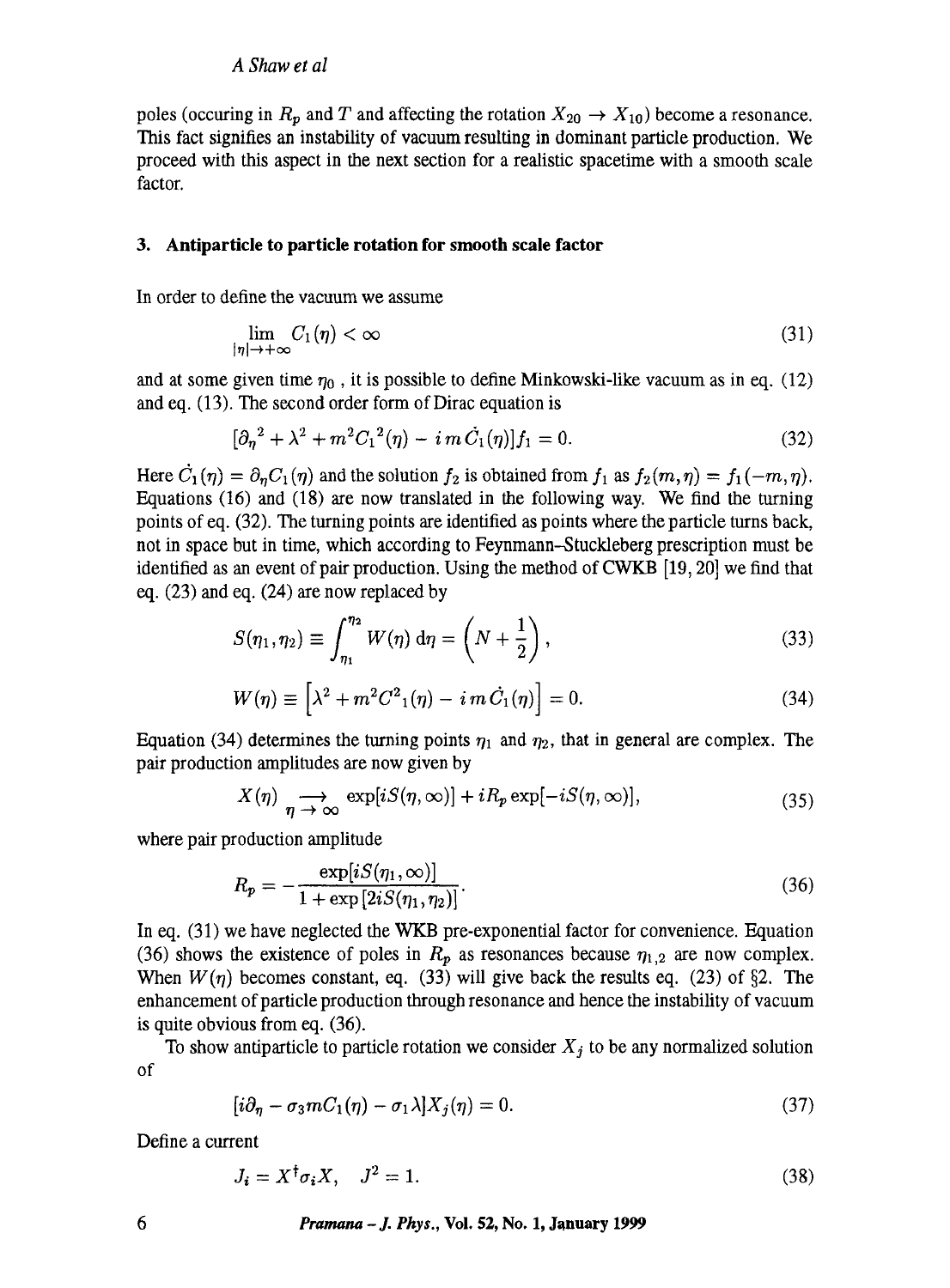In the notation of eq. (12) and eq. (13) a free particle corresponds to  $J_{+} = (\sin \theta, 0, \cos \theta)$ and a free antiparticle corresponds to  $J = (-\sin \theta, 0, -\cos \theta)$ . Now for pair production J, defined in eq. (38) must go from  $J_-$  at  $\eta = -\infty$  to  $J_+$  at  $\eta = +\infty$  for a smooth  $C_1(\eta)$ . To obtain a smooth rotation from  $J_{-}$  to  $J_{+}$ , we define

$$
J_1 = -\sin\theta\cos\frac{1}{2}\varphi(\eta) - \xi\cos\theta\sin\varphi(\eta),\tag{39}
$$

$$
J_2 = \sin \frac{1}{2} \varphi(\eta) \left[ 1 - 4 \xi^2 \cos^2 \frac{1}{2} \varphi(\eta) \right]^{1/2}, \tag{40}
$$

$$
J_3 = -\cos\theta\cos\frac{1}{2}\varphi(\eta) + \xi\sin\theta\sin\varphi(\eta). \tag{41}
$$

Here  $\epsilon$  is constant and  $\varphi(n)$  is a function such that it varies smoothly from 0 at  $\eta = -\infty$  to  $2\pi$  at  $\eta = +\infty$ . This variation takes  $J_-$  at  $\eta = -\infty$  to  $J_+$  at  $\eta = +\infty$ , ensuring particle to antiparticle rotation. The currents defined in eq. (39) and eq. (41) satisfies  $J^2 = 1$  and should satisfy eq. (37) and eq. (38). Using eq. (37) and eq. (38) we get

$$
\vec{j} = 2\vec{W} \times \vec{J}, \qquad \vec{W} = (\lambda, 0, mC_1(\eta)). \qquad (42)
$$

Using eq.  $(41)$ , and eq.  $(39)$  in eq.  $(42)$  we get

$$
\dot{\varphi} = 4\lambda J_2 K^{-1},\tag{43}
$$

$$
C_1(\eta) = -\frac{\lambda L}{mK},\tag{44}
$$

where

$$
K = \cos \theta \sin \frac{1}{2} \varphi(\eta) + 2\xi \sin \theta \cos \varphi(\eta), \qquad (45)
$$

$$
L = \sin \theta \sin \frac{1}{2} \varphi(\eta) - 2\xi \cos \theta \cos \varphi(\eta), \qquad (46)
$$

We solved eq. (43) numerically (for  $\xi = 0.25$ ) and found that it is represented by an analytic expression

$$
\varphi = \pi [1 + \tanh (\lambda \eta - 1)]. \tag{47}
$$

In eq. (47),  $\lambda$  has the dimension of mass and sets the scale of *n*. It should not be confused with eigenmode frequency  $\lambda$  occurring in eq. (37). Actually we evaluated eq. (47) for  $\tan \theta = 1$  and this gives  $\lambda = mC_{\text{in}}$  from eq. (14). The analytic expression is a very idealized case. For a realistic situation, the scale factor would depend on  $m C_{\text{in}}$  and  $\theta$  and is quite reasonable (see also eq. (73)).

Equations (43), (44) and (47) now allow us to determine  $C_1(\eta)$  in terms of  $\eta$ . For a realistic spacetime the scale factor must be positive otherwise there will be no particle production. We will show it shortly. We are free to redefine the vacuum and write

$$
C(\eta) = C_0 + C_1(\eta), \tag{48}
$$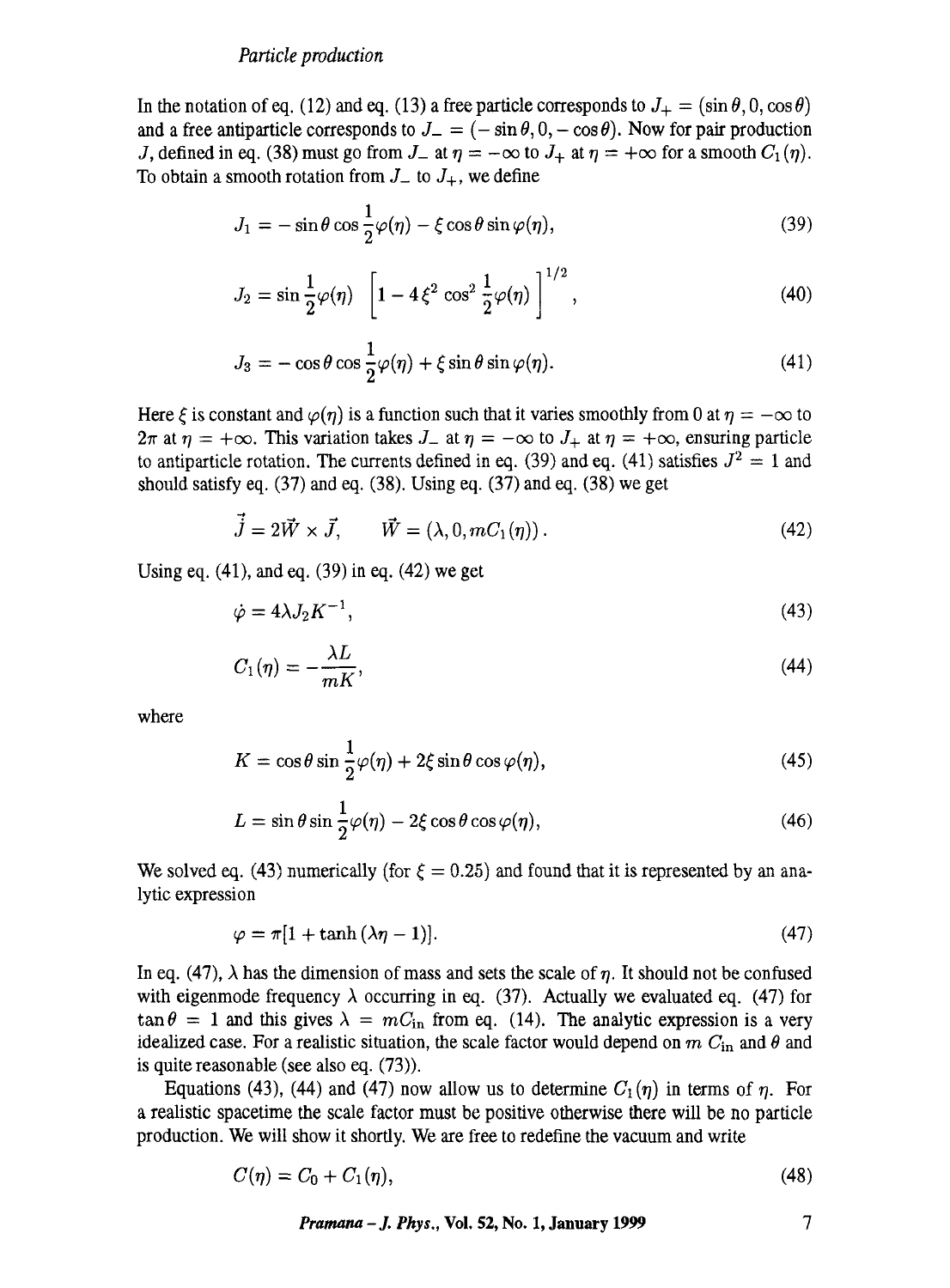where  $C_0$  is a constant and  $C(\eta)$  represents a realistic spacetime. The constant  $C_0$  is fixed such that  $C(\eta)$  is positive; the violation would then make particle production vanish. For nonvanishing particle production we get singularity avoidance in the theory. Taking  $\frac{\lambda}{m} = 1, \xi = 0.25$ , we find from eq. (48)

$$
C(\eta) = \begin{cases} C_0 + C_i, & |\eta| \to \infty \\ C_0 - 3C_i, & \lambda \eta \to 1, \ (\varphi \to \pi) \end{cases} (49)
$$

Equation (49) shows that the bounce occurs at  $\lambda \eta = 1$  and the minimum value of the scale factor is  $C_0 - 3C_i$ . Thus the mechanism of bounce proposed in §2 also works in most general case of conformaUy fiat or non-flat spacetime.

Let us now calculate the energy density of created particles for the scale factor given in eq. (44). To get an idea of the analytic nature of the energy density we approximate eq. (48) around  $\lambda \eta = 1$ . With  $\frac{\lambda}{m} = C_i$ ,  $C_0 - 3C_i = b$  we get

$$
C^{2}(\eta) = b^{2} + 2C_{i}\pi^{2}b (\lambda\eta - 1)^{2}.
$$
 (50)

Equation (50) indicates that at  $\eta \to \infty$ , it approaches the radiation dominated cosmology with

$$
a(t)=C^{\frac{1}{2}}(t)\propto t^{\frac{1}{2}}.
$$

To get an idea about the energy density of created particles, we evaluate eq. (36) to get

$$
|R_p|^2 \approx \frac{e^{-\pi\beta_0}}{\left(1 + e^{-\pi\beta_0}\right)^2},\tag{51}
$$

where

$$
\beta_0 = \frac{mb^{\frac{3}{2}}}{(2C_i)^{\frac{1}{2}}} + \frac{\lambda^2}{m(2C_i b)^{\frac{1}{2}}},\tag{52}
$$

From eqs (51) and (52) we find that if at some time  $C(\eta) \rightarrow 0$  we must have  $b = 0$ . This makes  $\beta_0 \to \infty$  and  $|R_p|^2 \to 0$ . So in order to have dominant particle production about the region  $bR > cR^2$ , we should have  $b \neq 0$  and the singularity is avoided. Thus the particle production provides a mechanism for the avoidance of singularity. Using the general expression [15] in Birrell and Davies

$$
\rho = (2\pi)^2 C^{-4}(\eta) \int |R_p|^2 \omega \lambda^2 d\lambda,
$$
\n(53)

we find

$$
\rho = \frac{\rho_r}{C^4(\eta)}.\tag{54}
$$

Because of  $\exp(-\pi\beta_0)$  factor, eq. (53) remains finite and  $\rho_r$  in eq. (54) depends on parameters b and  $C_i$  of the scale factor. The expression eq. (51) was obtained by Audrestch and Schäfer  $[21]$  but without the factor in the denominator. In Audrestch and Schäfer  $[21]$ production amplitude can tend to zero even when the the scale factor remains finite but in our case the production amplitude goes to zero when the scale factor goes to zero. In a realistic cosmological model the initial vacuum will be greatly affected by the  $R<sup>2</sup>$  term. Our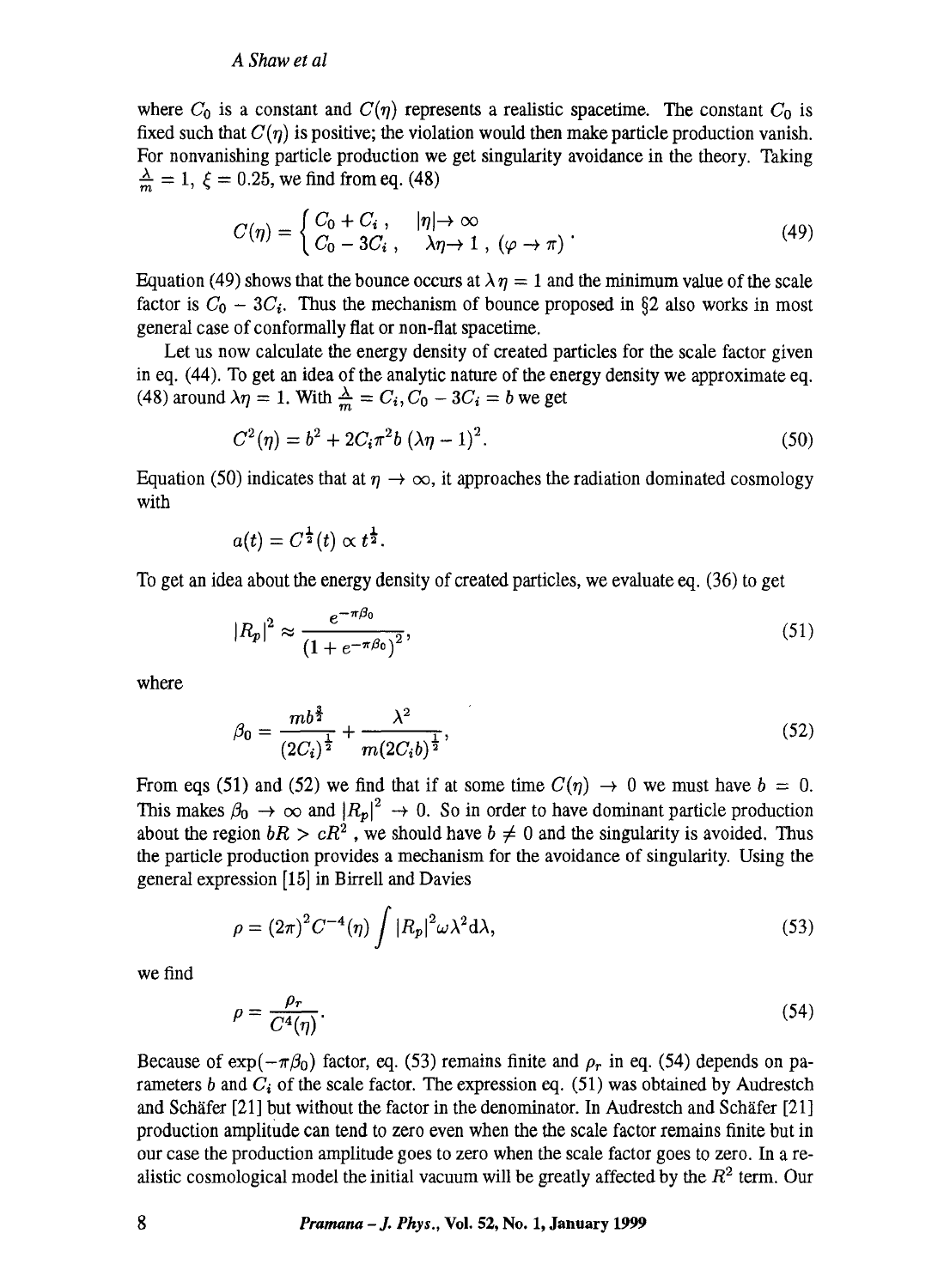results eq. (50) and eq. (54) will therefore be valid near about the bounce in which these expressions remain workable. Actually  $\rho$  given in eq. (54) is an approximation because we have assumed the vacuum both at early and late times that correspond to a radiation dominated cosmology, which is not actually the case in reality. Just before the onset of bounce the dominating  $R<sup>2</sup>$  term causes an instability in the vacuum resulting in particle production and after the bounce the matter production will halt the growth of  $R<sup>2</sup>$  term to a power law asymptotic behaviour of the background spacetime. In the next section, to justify the claim just mentioned, we try to obtain a realistic model of spacetime with eq. (50) and eq. (54) as initial conditions to start the numerical solution of Einstein field equation. To correct the approximate form eq. (54) allowance of term proportional to  $R<sup>2</sup>$  should be added to eq. (54) to halt the growth of  $R^2$  term at late times. However in the present work we work with eq. (54) only and for this reason we take care in numerical calculation not to continue in the region where  $R<sup>2</sup>$  like term begins dominating. In the next section we take up the back reaction problem where energy density of created particles plays a dominant role to ensure  $bR > cR<sup>2</sup>$  transition as well as to halt the growth of  $R<sup>2</sup>$  term at late times. It is worthwhile to point out that the above mechanism of bounce i.e.,  $J \rightarrow -J$  rotation works also for scalar field. We would like to put it in a future publication.

# **4. Back reaction and avoidance of singularity**

We start from Einstein equation

$$
R_{ab} - \frac{1}{2}g_{ab}R = -\frac{l^2}{2}\langle 0|T_{ab}|0\rangle + T_{ab}^{(N)},
$$
\n(55)

in which  $l = (16\pi G)^{\frac{1}{2}}$  is the Planck length,  $g_{ab}$  is the metric tensor,  $\langle 0|T_{ab}|0\rangle$  is the expectation value of the stress-energy tensor operator for the quantum fields supposed to arise from 0  $(R^2)$  type term in eq. (1) and with a contribution  $T_{ab}^{(N)}$  coming from eq. (54). Equation (55) is called the semiclassical back-reaction equation and is a semiclassical approximation to quantum gravity. At high curvature  $R > m^2$ , we can neglect the mass and take the standard results of one-loop approximation as [10,11,15]

$$
\langle 0|T_{ab}|0\rangle = \frac{1}{3}\alpha \left( R_{||ab} + RR_{ab} - g_{ab}R^{||c}||_{c} - g_{ab}\frac{R^{2}}{4} \right) + \beta \left( R_{a} {}^{c}R_{bc} - \frac{2}{3}RR_{ab} - \frac{1}{2}g_{ab}R^{cd}R_{cd} + \frac{1}{4}g_{ab}R^{2} \right),
$$
 (56)

where  $R_{ab}$  is the Ricci tensor,  $R = g^{ab}R_{ab}$  is the scalar curvature, and  $\alpha$ ,  $\beta$  are constants which are to be fixed by experiment or by some regularisation scheme. It fixes in our model the second length scale, apart from Planck scale.  $T_{ab}^{(N)}$  is not known a priori but near about the bounce we replace it by the approximation eq. (54). It should be pointed out that the bounce mechanism proposed in the previous section applies both to spinor and scalar fields as well. The expression eq. (54) serves as energy density of produced particles and eq. (56) is the one loop quantum corrections for  $R >> m^2$ . Thus in our model we have massive particle production inbuilt through eq. (54).

Let us try to understand eq. (56) in the light of particle production. Equation (55) is conserved in conformally flat spacetime i.e.  $\langle 0|T_{ab}|0\rangle_{||b} = 0$ . As the universe enters the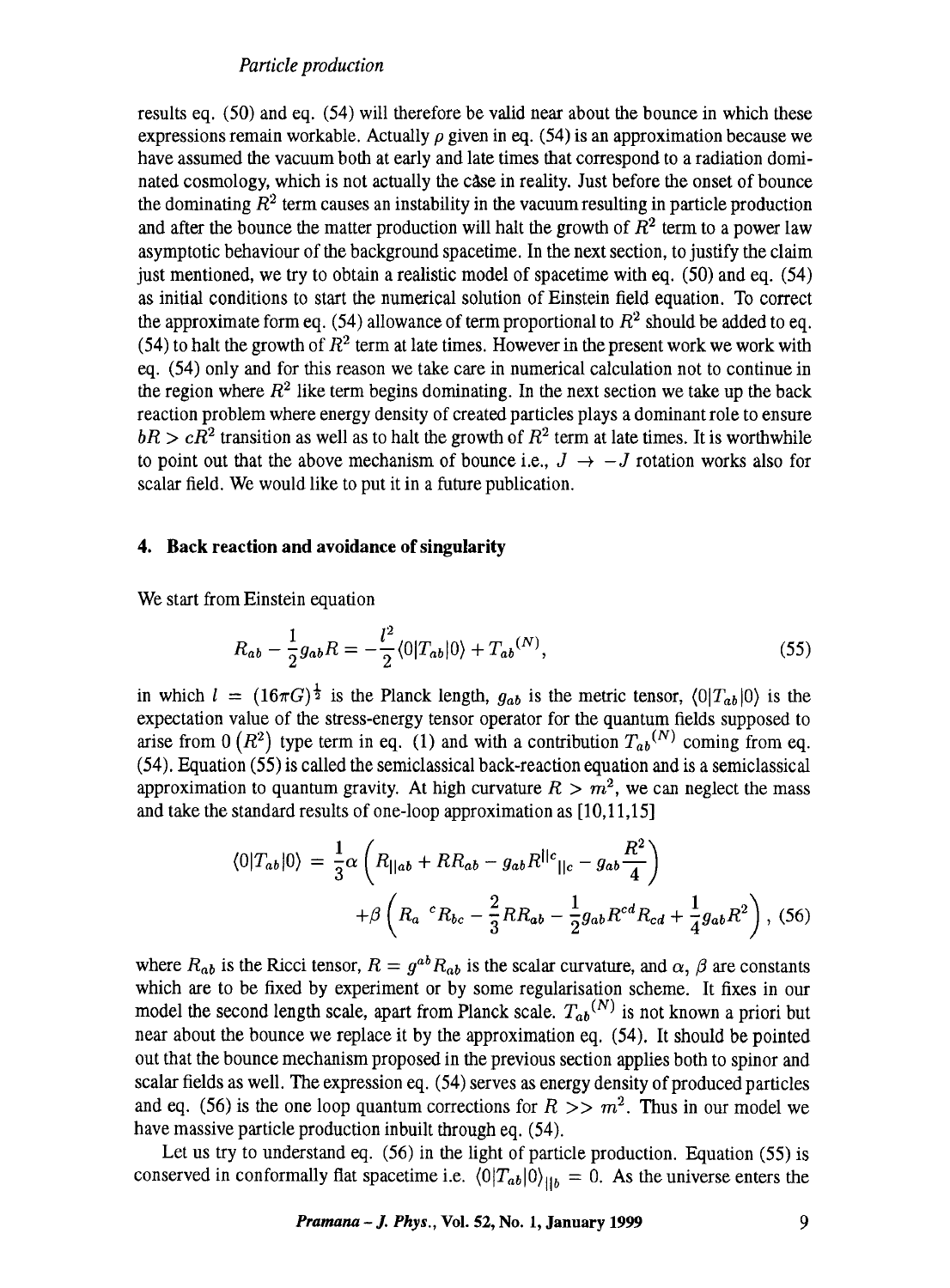bounce region this conservation is violated and we get large particle production. At late time  $\eta \to \infty$ , the produced particles try to behave classically so that universe emerges in such a way that rhs of eq. (55) restores conservation again. In other words the emergence of bounce avoiding singularity and resulting in particle production maintains the energy conservation to emerge in a state dictated by classical cosmology consistent with eq. (55). We find from the discussion of the previous section that it is probable for the universe to emerge with a radiation dominated cosmology where the quantum corrections due to eq. (56) become less and less effective gradually. However, we expect to get other solutions with  $\langle T_a \, b \rangle_{\parallel b} = 0$  but they will not be asymptotically classical solutions (ACS) and will not represent the realistic spacetime. But at early times there are no particles present. As a result the vacuum changes in such a way that eq. (56) becomes dominating with  $\langle T_b^a \rangle_{\parallel a} = 0$  i.e. the initial vacuum again becomes a conformal vacuum. Neglecting  $T_{ab}^{(N)}$ , eq. (56) gives a de-Sitter solution and we know that in de-Sitter vacuum there is no particle production. Whether this mechanism works has to be verified by explicit calculations. This is the basic difference with the other works [10,11] in this direction. In the R-W spacetime the only variable is  $C(\eta)$  and hence all the nontrivial components of eq. (55) must be linearly independent. Therefore, we choose only the time-time component of eq. (55). Using the notation of Birrel and Davies[15], we find

$$
\langle 0|T_{00}|0\rangle = \frac{\alpha^{(1)}}{6}H_{00} + \beta^{(3)}H_{00},\tag{57}
$$

where

$$
^{(1)}H_{00} = a^{-1} \left[ 9D\ddot{D} - \frac{9}{2}\dot{D}^2 - \frac{27}{8}D^4 - 9kD^2 + 18k^2 \right],
$$
 (58)

$$
^{(3)}H_{00} = a^{-1} \left[ \frac{3}{16} D^4 + \frac{3}{2} k D^2 + 3k^2 \right],
$$
\n<sup>(59)</sup>

$$
a(\eta) = C^2(\eta) , D = \frac{\dot{a}}{a} , \dot{D} = \frac{\partial D}{\partial \eta}.
$$
 (60)

We take  $T_{00}^{(N)}$  as in eq. (54). This implies that we should start our calculations near-about the bounce point to fix the initial values. We set our scale as

$$
b = l^{-1} \rho_r^{-\frac{1}{4}} C(\eta), \tag{61}
$$

$$
\chi = \frac{1}{\sqrt{6}}\sqrt{\rho_r}(\eta - 1),\tag{62}
$$

with  $\lambda = 1$ . The eq. (55) then reduces to

$$
\dot{b}^2 + \frac{6kb^2}{\sqrt{\rho}} = 1 + \frac{1}{3}\alpha \left[ \frac{\ddot{b}\dot{b}}{2b^2} - \frac{\ddot{b}\dot{b}^2}{b^2} - \frac{1}{4} \left( \frac{\ddot{b}}{b} \right)^2 - \frac{3k}{\sqrt{\rho}} \left( \frac{\dot{b}}{b} \right)^2 + \frac{9k^2}{\rho_r} \right] + \beta \left[ \frac{1}{12} \left( \frac{\dot{b}}{b} \right)^4 + \frac{k}{\sqrt{\rho_r}} \left( \frac{\dot{b}}{b} \right)^2 + \frac{3k^2}{\rho_r} \right],
$$
(63)

10 *Pramana -J. Phys.,* **Vol. 52, No. 1, January 1999**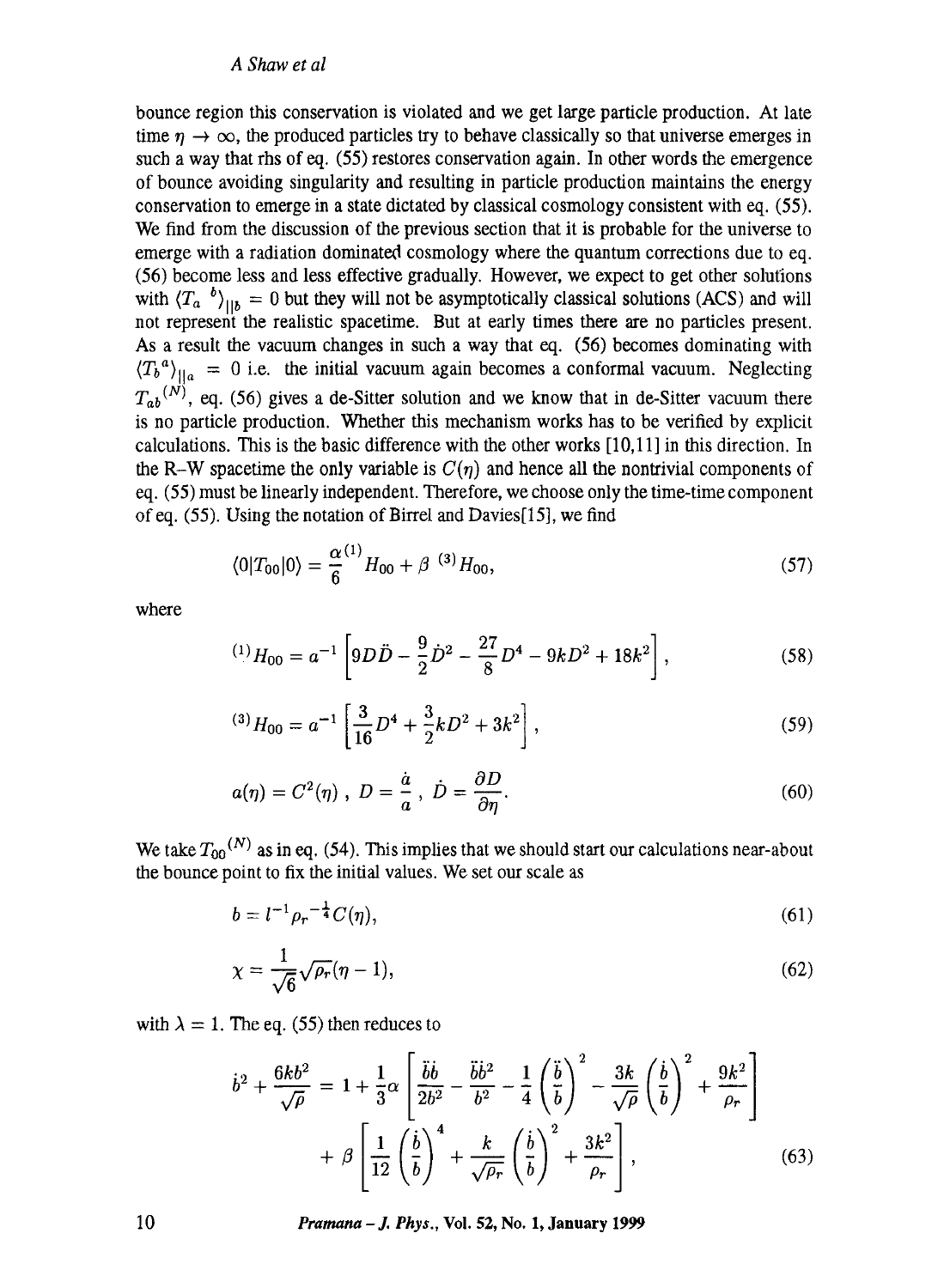where  $\dot{b} = db/d\chi$ . Given the parameters  $\alpha$ ,  $\beta$  and  $\rho_r$ , to fix initial values of b,  $\dot{b}$  and  $\ddot{b}$ , one should have a reasonable approximation to eq. (62) to obtain a solution. For  $k = 0$  and  $\alpha > 0$ , FHH [10] obtained a one parameter family of solutions

$$
f = \left\{ 1 + \frac{\beta}{6\alpha} y^{-4/3} + \dots \right\} + \Psi_{10} y^{1/6} e^{-3^{1/2} y^{2/3}} \{ 1 + \dots \}
$$

$$
- \frac{1}{2} \Psi_{10}^2 y^{1/3} e^{-12^{1/2} y^{2/3}} \{ 1 + \dots \} , \qquad y \to \infty
$$
(64)

where  $f = |b|^{3/2}$ ,  $y = |\alpha|^{-3/2}b^3$  and  $\Psi_{10}$  is an arbitrary constant. By eq. (64) we have an one parameter family of solution. Equation (64) when integrated gives

$$
b = b_0 + \chi + \frac{\beta}{72} \chi^{-3} + \dots, \qquad \chi \to \infty,
$$
 (65)

where  $b_0$  is an integration constant. In [11],  $\Psi_{10}^2$  term is set to zero to find initial values of  $\dot{b}$ ,  $\ddot{b}$  and to fix b from eq. (65). A subsequent numerical integration backward in time cannot then guarantee vanishing particle production because the first term unity in eq. (64) also arises from eq. (54) which is in the form of classical radiation density term. The fact that there is vanishing particle production as well as  $f \to 1$  when  $\chi \to \infty$  is not borne by other works in this direction [10, 20]. We verified through numerical calculation, taking  $\beta = 6\alpha$ , that

$$
f \to \begin{cases} 0 & \text{for } y < y_c, \\ \infty & \text{for } y > y_c, \end{cases} \tag{66}
$$

where  $y_c$  is a critical value with y defined in eq. (64) and suggest the possibility of having a  $f \to 1$  behaviour at late time. To obtain  $f \to 1$  behaviour one needs to halt the growth of f and is arbitrarily done by choosing  $\Psi_{10}^2$  term in eq. (64) to zero [11]. In other words quantum corrections greatly regulate the  $f \rightarrow 1$  behaviour at  $\chi \rightarrow \infty$ . Thus vanishing particle production cannot lead to  $f \rightarrow 1$  as claimed in [11,12]. We will discuss on this point shortly in the concluding discussion. This is the basic difference between our work and that of Anderson's work [11,12,26,27].

For massive particle production, we need more terms to eq. (54) or to follow the procedure adopted by Anderson. Actually our objective is to introduce the effect of particle production numerically without a detailed study of the evolution of the quantum vacuum.

In order to establish that particle production really matters in obtaining  $f \rightarrow 1$  behaviour simulating asymptotically classical solutions, we evaluate the behaviour of  $b(\gamma)$ from particle production-dominated scale factor

$$
b(\chi) = b_0 - b_i \frac{\sin \varphi/2 - 2\zeta \cos \varphi}{\sin \varphi/2 - 2\zeta \cos \varphi}.
$$
 (67)

Using the results of the previous section ( $\zeta = 0.25$ ,  $\lambda = 1$ ), eq. (67) gives

$$
b(\chi) = (b_0 - 3b_i) + b_i \pi^2 (\chi - 1)^2.
$$
 (68)

Here  $b_0$  and  $b_i$  are constants and the bounce occurs at  $\chi = 1$  with the scale factor  $b_m =$  $b_0 - 3b_i$ . It should be pointed out that eqs (67) and (68) are only cited to elucidate the role of particle production. To be consistent we obtain solution of eq. (63) around  $\chi \approx 1$  to find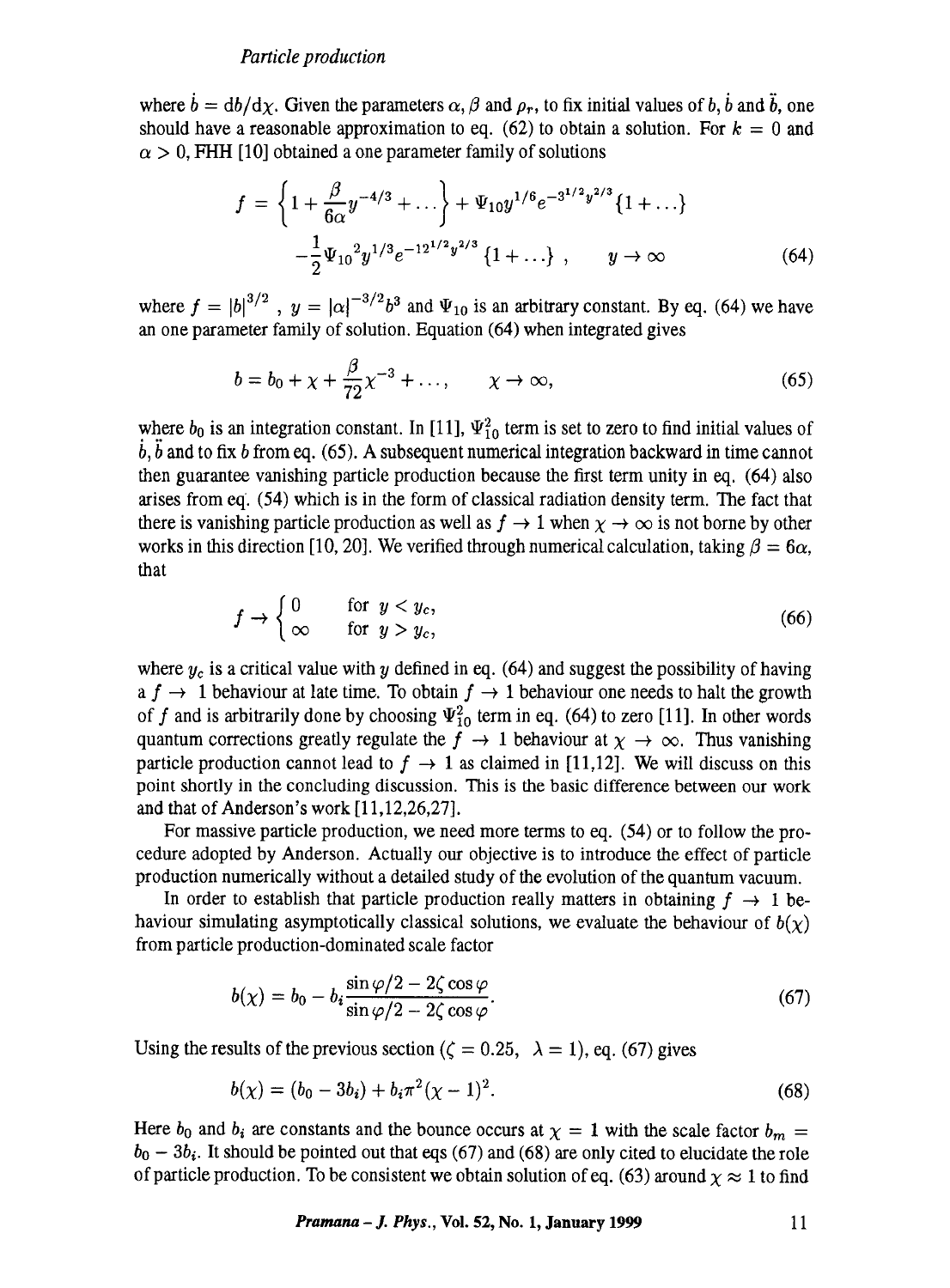the parameters in eq. (68). We write  $H = (db/dx)/b$  and neglecting  $H<sup>4</sup>$  term (since near bounce  $H \approx 0$ ) we get

$$
2H\ddot{H} - \dot{H}^2 - M^2H^2 + \rho^2 = 0,\tag{69}
$$

where

$$
\rho^2 = \frac{12}{\alpha} \left( 1 + \frac{3k^2(\alpha + \beta)}{\rho_r} - \frac{6kb^2}{\sqrt{\rho_r}} \right),\tag{70}
$$

$$
M^2 = \frac{12}{\alpha} \left( b^2 + \frac{\alpha k}{\sqrt{\rho_r}} - \frac{\beta k}{\sqrt{\rho_r}} \right). \tag{71}
$$

Near the region  $H \approx 0$ , we set  $b = b_m$  in eq. (70) and eq. (71) and find the solution of eq. (69) as

$$
H = \frac{\rho}{M} \sinh M(\chi - \chi_0). \tag{72}
$$

For  $k = 0$  we then obtain for  $\chi \sim \chi_0$ 

$$
b = b_m \left\{ 1 + 3^{1/2} \alpha^{-1/2} \left( \chi - \chi_0 \right)^2 \right\}.
$$
 (73)

From eq. (73) and eq. (52), it is found that as  $\alpha \rightarrow 0$ , implying vanishing of quantum corrections,  $\beta_0$  of eq. (52) goes to infinity and hence  $|R_p|^2 \rightarrow 0$ . This makes the difference with the other works  $[11,12]$  though we arrive at similar eq. (63) with that of  $[11]$  and  $[12]$ for the back reaction equation. From eq. (72) we get

$$
b(\chi) = b_m e^{(\rho/M^2)(\cosh M(\chi - \chi_0) - 1)}.
$$
\n(74)

It is evident from eq. (74) that to halt the exponential growth, we should also consider  $H<sup>4</sup>$ term in eq. (69). At  $b = b_m$  we have

$$
\frac{6kb_m^2}{\sqrt{\rho_r}} = 1 - \frac{\alpha}{12}\frac{\ddot{b}_m^2}{b_m^2} + \frac{3k^2}{\rho_r}(\alpha + \beta). \tag{75}
$$

Fixing  $b_m$ , we can determine  $\ddot{b} \simeq \ddot{b}(\chi \approx \chi_0)$  from (75) and use eq. (74) for  $\chi \to \chi_0$  to fix b, b and b. It should be pointed out that eq. (74) for  $\chi \to \chi_0$  leads to the form eq. (68) from which the constants  $b_0$ ,  $b_i$  can be obtained. However we will work with eq. (74) to fix the initial values that guarantee the avoidance of singularity and look at the evolution dictated by eq. (63) through numerical solutions. The other type of solutions will be found in the works of Anderson [11,12]. Hence we proceed with eq.  $(74)$  to fix b, b and b adjusting *bm* such that asymptotically classical solutions (ACS) consistent with eq. (63) or eq. (64) can be obtained. To establish that the particle production could lead to classical solution as well as bounce avoiding singularity, we discuss in the next section  $k = 0$  and  $\beta = 6\alpha$  case only for elucidation.

#### **5. Asymptotically classical solutions**

To obtain the asymptotically classical solutions we take

$$
\alpha = \frac{\beta}{6} = \frac{1}{2880\pi^2}
$$
,  $k = 0$  and  $\rho_r = 1$ . (76)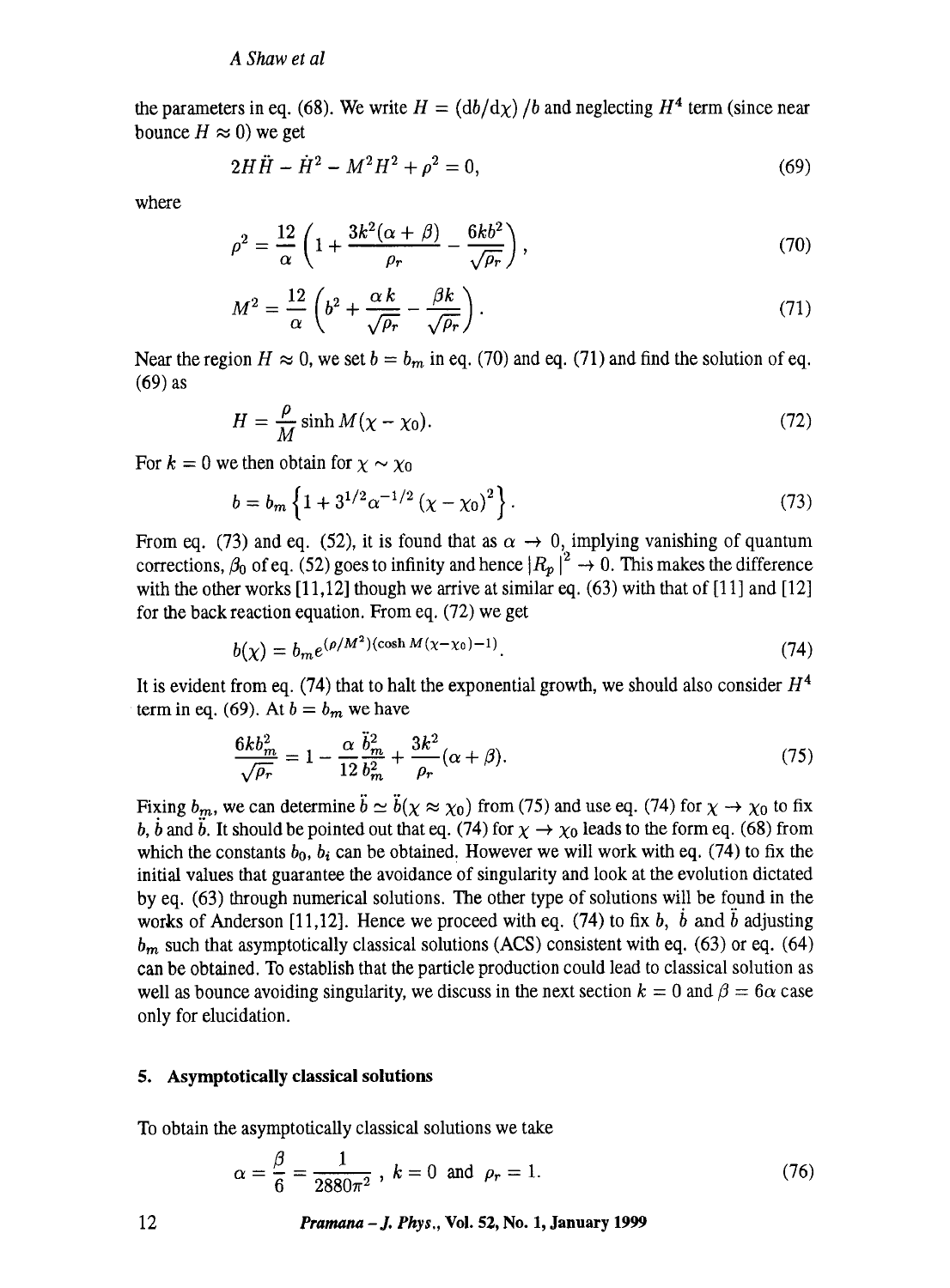To make allowance for a correction to the approximate form eq. (54), we give some initial values to  $b(x = x_0)$ .

In the out asymptotic region  $f \to 1$ , hence  $\ddot{b} = 0$  such that  $b(\chi = \chi_0)$  is given by (73) and amounts to no particle production. If we allow  $\ddot{b} \neq 0$  even at  $\chi \rightarrow \chi_0$ , we take contribution of particle production as if the vacuum gets modified. In the context of the model, we searched (instead of an analytic treatment) near  $\chi \rightarrow \chi_0$  for a suitable b for given  $b_m$  and  $b_m$ , so that  $f \to 1$  behaviour is achieved at  $\chi \to \infty$ . The justification of this approach is established through our numerical calculation.

We fix the initial values of  $b, \dot{b}, \ddot{b}$  from eq. (73) and calculate  $\ddot{b}$  using eq. (62) for  $\gamma = 1.0001$  so that (73) remains valid in this region. We then solve eq. (63) carrying out the solution both forward and backward in time. The figure 1 shows the numerical solution that approaches  $b(\chi) \to 1$  at  $\chi$  large. The upper, middle and lower curves corresponds  $b_m = 0.015996, 0.015997, 0.01599359$  and it is evident that a slight change in  $b_m$  value greatly affects the early time behaviour leading to de-Sitter type, symmetric bounce type and singularity reaching type solutions respectively. As soon as the solution reaches ACS at  $\chi \approx 1.13$ , we find that the quantum corrections again dominate to destroy the ACS behaviour (shown in figure 1 for  $\gamma > 1.13$ ). In order to regulate this behaviour, one should modify eq. (54) as [22]

$$
\rho = \frac{C_1 \rho_r}{C^4(\chi)} \int_{\eta_0}^{\eta} R^2 a^5 d\eta,
$$
\n(77)

where R is the Ricci scalar. We observe that fixing  $\dot{b} \approx 1$  at late times needs to give some initial values to  $\ddot{b}$  at  $x \approx x_0$  which in turn requires to incorporate  $H^4$  term in eq.(68). In our numerical calculation (figure l) it is found that the term like (77) or initial values of  $\overline{b}$  would be crucial to obtain the asymptotic behaviour of Friedmann cosmology. As it is evident from eqs (73), (74) and (75), one expects to get Friedmann behaviour at late time fixing  $b_m$ ,  $\ddot{b}_m$  from eq. (74) or eq. (75), but numerical calculations do not reveal this behaviour. But giving some initial values to  $\ddot{b}$  at  $\chi \approx \chi_0$  imply a contribution like eq. (77) or  $H<sup>4</sup>$  term in eq. (69). Our conclusion is that it is the particle production, contrary to the claim in [ 11,12], that leads to the Friedmann behaviour at late time.



**Figure 1.** This figure shows marginal ACS for  $\beta = 6\alpha$ . The minimum scale factor for the three curves are shown in the text. The value of  $b$ (min.) is fixed by eq. (63) at the bounce.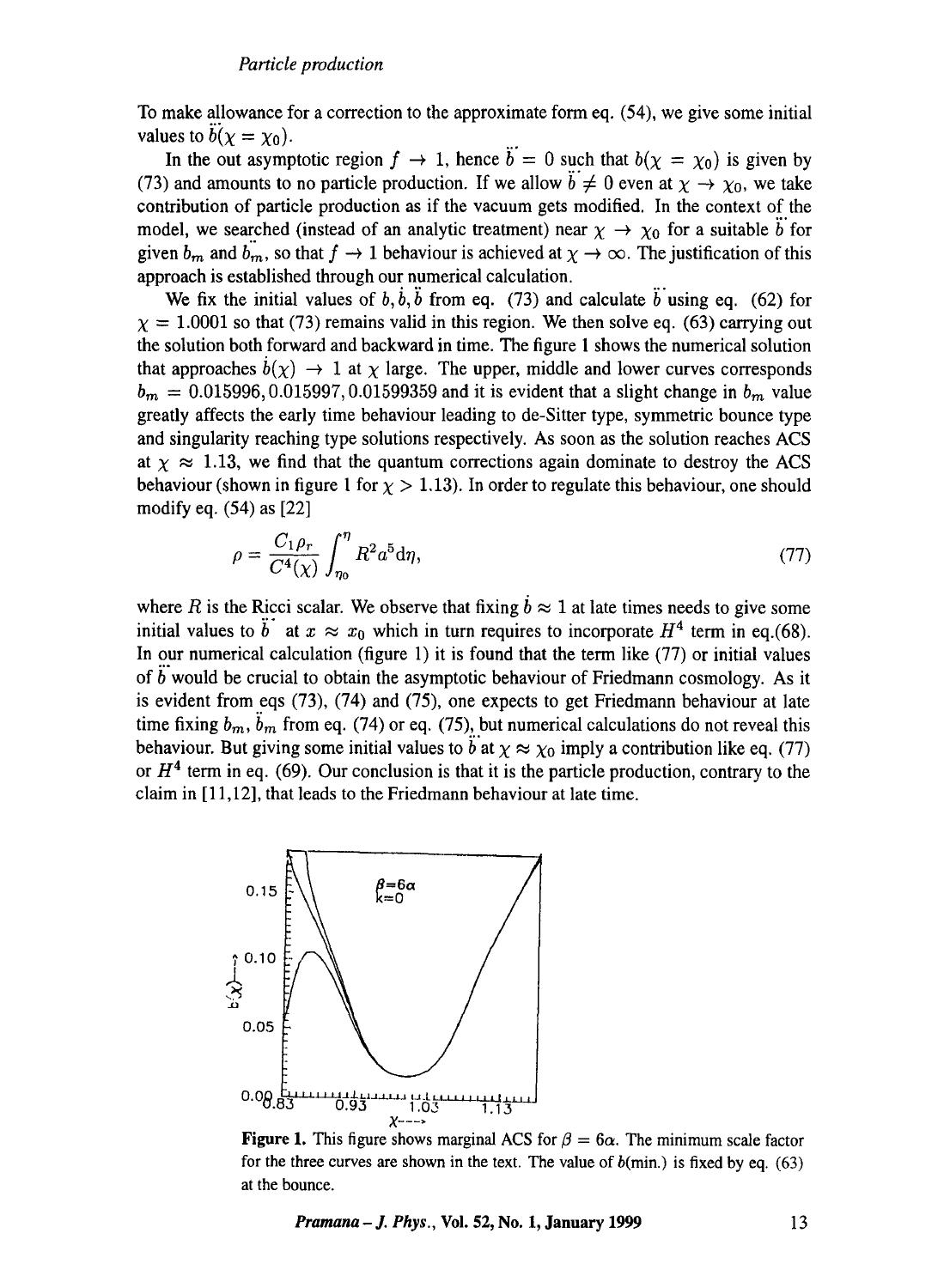To understand the origin of particle production, we can write from Parker's general arguments [1], in a R-W spacetime, the relation between trace anomaly and the complete stress energy tensor as

$$
\rho(t_2)a^4(t_2) = \rho(t_1)a^4(t_1) - \int_{t_1}^{t_2} a^3 a' \langle T_{\mu}^{\ \mu} \rangle_{\text{ren}} dt.
$$
\n(78)

Here prime denotes derivative with respect to  $t$ , the proper time. Whenever trace of the energy momentum tensor is not zero, we get particle production. In our work the  $T_{\mu}^{\mu}$  is not zero and breaks the conformal invariance. As it is hard to obtain analytical solution in the region where conformal invariance breaks, we obtain it in a different way and treat avoidance of singularity through particle production mechanism. One way to incorporate the effects of  $H<sup>4</sup>$  term as well as the  $R<sup>2</sup>$  term in eq. (77) is to give some nonzero value to  $\ddot{b}$  near about the bounce. We search for it but find that our solutions become marginally Friedmann. In view of this fact we also carried out numerical integration backward in time using eq. (64) to fix the initial values. Doing so we find that the value of  $\ddot{b}$  does not satisfy the requirement  $\ddot{b} = \sqrt{(3/\alpha)} b_m$  necessary to satisfy eq. (63) i.e., the analytical solution near about the bounce. To get the Friedmann behaviour at late time the value of *bm and*  the values of  $\ddot{b}$ ,  $\ddot{b}$  have to be adjusted and differs from our results remarkably. This is why we carried out the calculation with the approximate form of the energy density of created particles as defined in eq.  $(54)$  of §3.

In our numerical calculation we fix *b*,  $\ddot{b}$  and  $\ddot{b}$  giving suitable values to  $b_m$  and  $\chi_0$  and find the behaviour at late time as is found in the works [11,12]. However, if we continue further at large  $\chi$  values, it is found that the solutions either fall down or show some oscillations. To restore the Friedmann behaviour, eq. (64) has to be modified suggesting the importance of particle production in the back reaction analysis.

Our conclusion is that one loop quantum corrections along with particle production contribution avoid the singularity and lead to marginal Friedmann behaviour at late times.

## **6. Discussion**

In the present work we have studied the effect of particle production on the evolution of the universe due to one loop quantum corrections. We observed that the universe avoids the singularity and reaches asymptotically to a reasonable ACS of radiation density cosmology. The result obtained in this work is consistent with the investigation [11,12,26,27] done earlier. However, there are some basic differences. The one loop quantum correction is identical with that of massless conformal fields and the particle production density is also the same as the radiation energy density thereby as if apparently implying no particle production in our model. It would be worthwhile to point out that even in [26], the dominant effect of mass terms (that break conformal invariance) is to effectively change the amount of classical radiation in the universe because  $\langle T_0^0 \rangle$  for mass terms diverges like  $b^{-4}$ . At the present level we have no way to distinguish between our work (demanding particle production) and that of Anderson [11,12] where no particle production is assumed a priori, where a classical radiation density term is included to ensure the avoidance of singularity and ensuring radiation density regime at late time.

In any work describing particle production in curved spacetime the choice of quantum vacuum is very delicate and important. In our work we have seen that if  $b \to 0, |R_p|^2$  in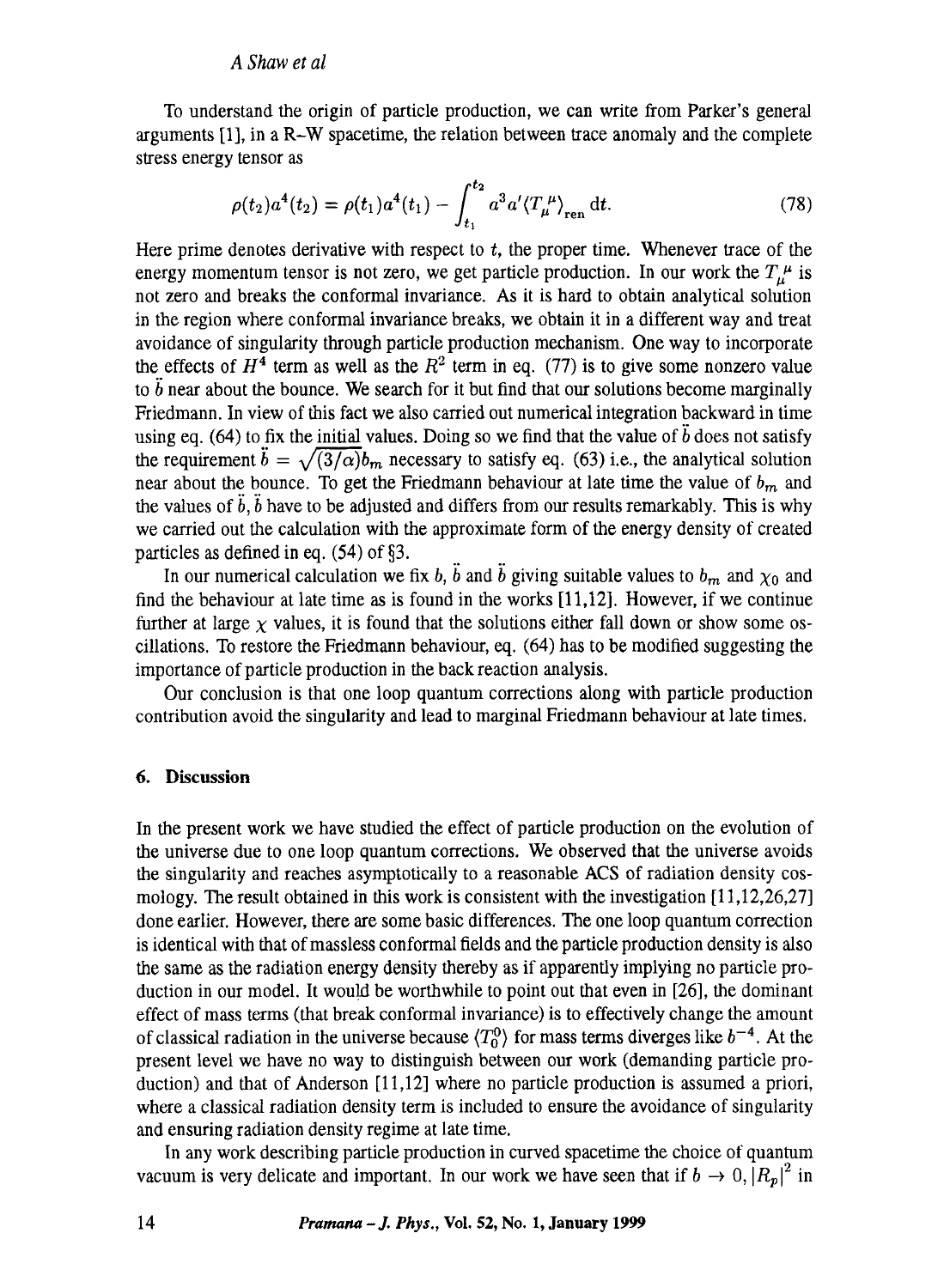eq. (51) goes to zero. Thus for  $b = b_m$ ,  $\beta_0$  in eq. (52) will be large and hence near about the bounce, the solution of the field equation can now be easily obtained. If we neglect the spinorial complication and wrote eq. (50) as

$$
C^{2}(\eta) = a^{2} + d^{2}(\lambda \eta - 1)^{2},
$$

the solution of eq. (32) is given as

$$
\chi_k^{(0)} \longrightarrow \text{(4md}\beta_0)^{-1/4} \exp[-i (md\beta_0)^{1/2} \eta'], \tag{79}
$$

where  $\eta$  fixed and  $\lambda \eta - 1 = \eta'$ . The exact solution

$$
\chi_k^{(\text{in})} = (2m \, d)^{-1/4} \, \exp\left[-\pi \beta_0/8\right] \times
$$
  
\n
$$
D_{-(1-i\beta_0)/2} \left[ (i-1) \, (m \, d)^{1/2} \, \eta' \right],\tag{80}
$$

reduces to eq. (79) plus term of  $0(\beta_0^{-1/2})$ . Thus for  $\eta'$  negative eq. (79) corresponds to no particle state. Thus we take eq. (79) as our "in" vacuum state as  $b \to b_m$ . In the limit of  $m \to 0$ ,  $m\beta_0$  tends to  $\lambda$  [see eq. (52)] hence the vacuum chosen is a conformal vacuum. In [26], the vacuum is chosen for  $b \to 0$  and this makes the basic difference between our work with that of [11,12]. The out vacuum is fixed through

$$
\chi_k^{(\text{out})}(\eta') = \chi_k^{(\text{in})}(-\eta'), \quad \text{for } \eta > 0,
$$

where  $\chi_k$ <sup>(in)</sup> is given in eq. (80). These results are very standard [15] and hence we do not elaborate it.

To know the evolution of quantum vacuum at a very late time we must solve the field equation of particle with explicit construction of  $\langle T_0^0 \rangle$  along with the vacuum definition as is taken in this work. We would like to present it in a future publication. As the vacuum definition (in our case  $b \to b_m$ ) is mostly like [27], we expect also that the particle production will cause the ACS to expand like classical-matter-dominated universe at late times. The objective of the present work is to simulate a de-Sitter universe at early time and matter dominated or classical radiation dominated spacetime at late time in view of the ambiguity in defining the vacuum in curved spacetime. In other words we like to dictate the late time behaviour through the restrictions on early time behaviour contrary to the investigations carried out in [11,12,26,27]. Fixing a conformal vacuum at late time and use of massless conformal fields have forced the author in [11,12] to assume no particle production in their work. But for a curvature scalar  $\gg$  mass of the field, the expression for  $\langle 0|T_{\mu\nu}|0\rangle$  introduced in our work serves equally well for massive fields also. Apart from these technical differences, it is worthwhile to restudy the back reaction equation in light of the antiparticle to particle rotation dominated contribution in the energy density of the produced particles and investigate the nature of late time behaviour corresponding to eq. (63).

It is worthwhile to point out the differences with our works and that of Anderson's [11,12,26,27]. We concentrate on bounce solutions avoiding singularity. We show that the singularity avoidance takes place due to particle production as emphasized in the introduction. The energy density of the produced particles calculated in  $\S$ 3 comes out to be similar to the radiation density term as was obtained in [11,12,26,27] making the two approaches very identical with respect to the Einstein equation. To stress our claim we started from a scale factor simulated from particle-antiparticle rotation and find that eq. (74) resulting from back reaction equation around the bounce region is consistent with (68). Though we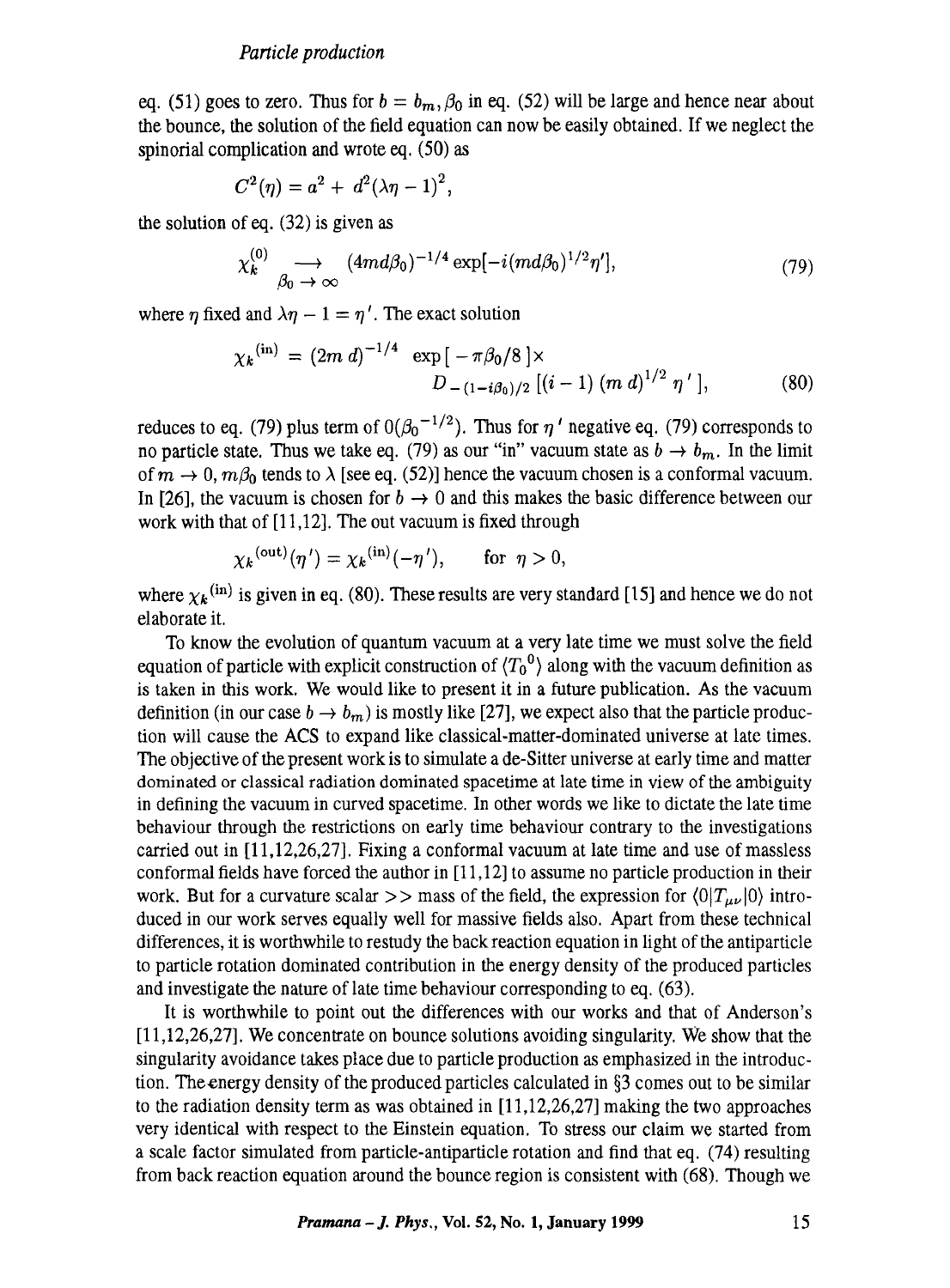obtain almost similar results with that of Anderson, we proceed in our numerical calculation from initial conditions at an early time in contrary to late time initial conditions as were taken in [11,12,26,27]. The new results we obtain are that the particle production greatly effects the late time behaviour and has not been reasonably tackled in the work of Anderson [11,12] and the evolution of the vacuum has a definite role in deciding the late time behaviour. Unlike Anderson, we concentrate only on those solutions that have a de-Sitter behaviour, at early time and emerging asymptotically as classical universes due to particle production.

One may argue about the form of the scale factor obtained through the  $J \rightarrow -J$  rotation. To clarify our claim, we carried out calculations of the current density in some standard expanding spacetime with known solutions of massive spinor fields and found that the currents show expected oscillations signifying particle to antiparticle rotation and thereby signaling the presence of particle production as is carried out in this paper. Our approach also indicates a way to study the evolution of vacuum of the quantum fields as it evolves according to Einstein equation. This trend of investigation has also been elaborated in [23,24,25] in the context of particle production.

# **Acknowledgements**

S Biswas is grateful to Prof. P Dasgupta for stimulating discussions. A Shaw acknowledges the financial support from ICSC World Laboratory, Laussane during the course of the work.

# **References**

- [l] YaB Zeldovich and A A Starobinsky, *Soy. Phys.* JETP 34, 1159 (1971)
- [2] B L Hu and L Parker, *Phys. Rev.* D17, 933 (1978)
- [3] J B Hartle and B L Hu, *Phys. Rev.* D20, 1772 (1979); 21, 2756 (1980)
- [4] L Parker and S A Fulling, *Phys. Rev.* D7, 2357 (1973)
- [5] A A Starobinsky and Ya B Zetdovich, *Nuovo Cimento* B35, 293 (1976)
- [6] T V Ruzmaikina and A A Ruzmaikin, *Sov. Phys. JETP* 30, 844 (1970)
- [7] V T Gurovich and A A Starobinsky, *Sov. Phys. JETP* 50, 844 (1979)
- [8] H Nariari, *Prog. Theor. Phys.,* 46, 433 and 776 (1971)
- [9] S W Hawking and G F R Ellis, *The large scale structure of space time* (Cambridge, Cambridge University Press, 1973)
- [10] MV Fischetti, J B Hartle and B L Hu, *Phys. Rev.* D20, 1757 (1979)
- [11] P Anderson, *Phys. Rev.* D28, 271 (1983)
- [12] P Anderson, *Phys. Rev.* D29, 615 (1984)
- [13] H Muratani and S Wada, *Phys. Rev.* D29, 637 (1984)
- [14] KH Lotze, *Class. Quant. Gravit.* 3, 81 (1986)
- [15] N D Birrell and P C W Davies, *Quantum fields in curved space* (Cambridge, Cambridge University Press, Ed. 1982)
- [16] J M Cornwall and G 'fiktopoulos, *Phys. Rev.* D39, 334 (1989)
- [17] V Sahni, *Class. Quant. Gravit.* 1,579 (1984); A O Barut and L P Singh, *Exact solution of the Dirac equation in spatially non-flat R-Wspacetime ICTP,* IC/90/205 (1990)
- [18] J Guha, D Biswas, N G Sarkar and S Biswas, *Class. Quant. Gravit.* 12, 1641 (1995)
- [19] S Biswas, J Guha and N G Sarkar, *Class. Quant. Gravit.* 12, 1591 (1995)